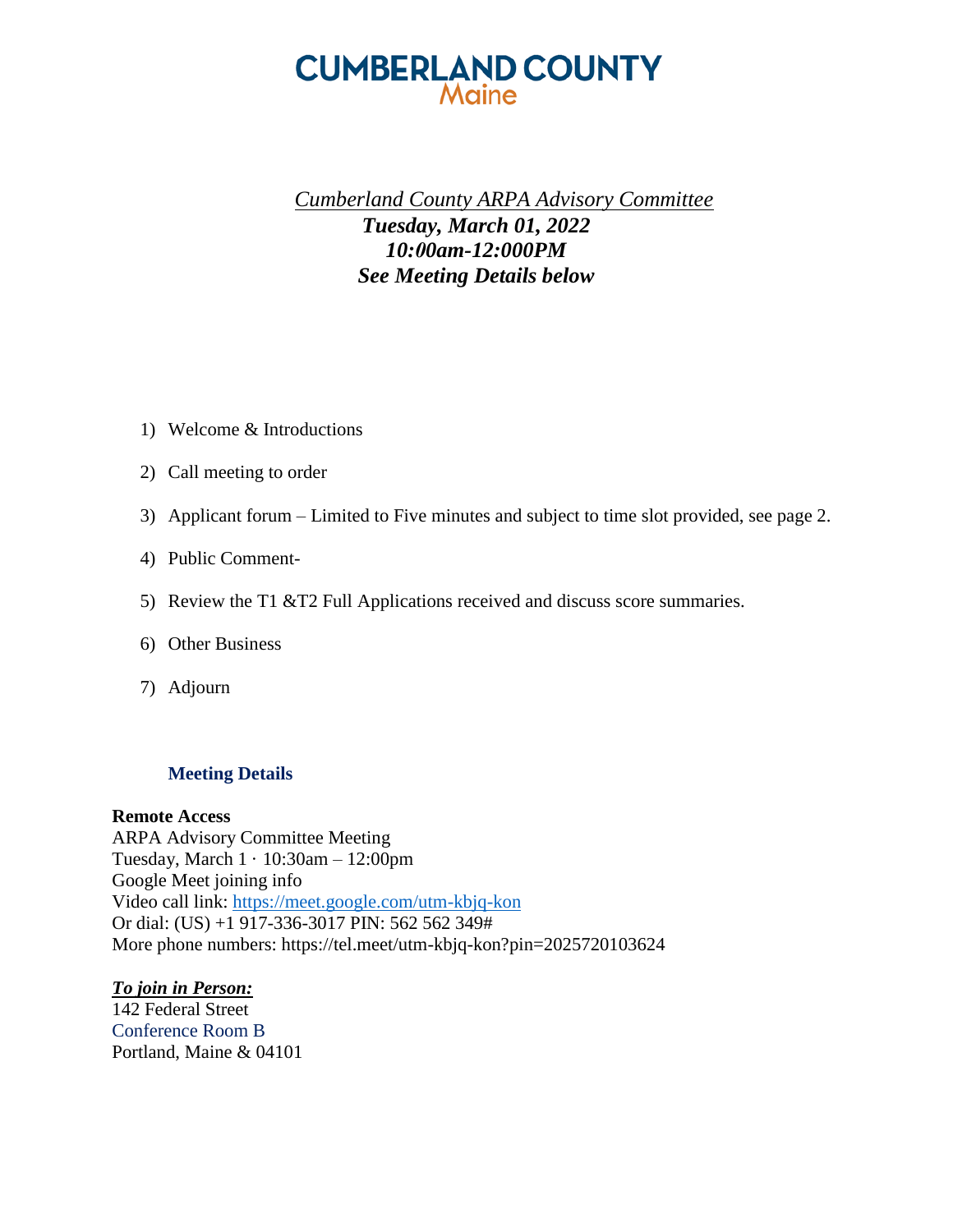# **CUMBERLAND COUNTY**

|                  | APPLICATION REVIEW TEAM MEETING - March 01,2022                           |                                      |                                 |
|------------------|---------------------------------------------------------------------------|--------------------------------------|---------------------------------|
|                  | <b>SCHEDULE OF APPLICANT PRESENTATION TIMES</b>                           |                                      |                                 |
| <b>Time</b>      | <b>Project</b>                                                            | <b>Distribution</b>                  | cc                              |
|                  | 10:10AM MaineHealth dba Maine Medical Center -Recuperative Care Program   | kcope@mmc.org                        | agerstenbe@mainehealth.org      |
|                  | <b>Westbrook Housing Authority</b>                                        |                                      |                                 |
| 10:16AM          |                                                                           | tnorod@westbrookhousing.org          | claroche@westbrookhousing.org   |
|                  |                                                                           |                                      |                                 |
|                  | 10:21AM Preble Street- Food Security Hub                                  | kbennett@preblestreet.org            | dmccarthy@preblestreet.org      |
|                  | 10:27 AM Maine Recovery Fund- A ride to work                              | info@mainerecoveryfund.org           | lucy@mainerecoveryfund.org      |
|                  | Habitat for Humanity Greater Portland New Home Build Program South        |                                      |                                 |
|                  | 10:33AM Portland & Standish                                               | tara@habitatme.org                   | kate@habitatme.org              |
|                  | 10:39AM Avesta Housing                                                    | nhowes@avestahousing.org             | rhatfield@avestahousing.org     |
|                  | TDB LLC                                                                   |                                      |                                 |
|                  | 10:45 AM VERTICAL HARVEST MAINE                                           | greg@tdb-llc.org                     | dale@tdb-llc.org                |
|                  | <b>BREAK 10:51M</b>                                                       |                                      |                                 |
|                  | 11:00AM vouth and Family Outreach - Building a Brighter Future            | camelia.haleyyfo@gmail.com           | amygrommes@gmail.com            |
|                  | 11:06AM Quality Housing Coalition - Growing Project HOME                  | victoria@qualityhousingcoalition.org | zmstrategies@gmail.com          |
|                  | 11:12 AM Maine Pretrial Services - Direct Support Access                  | elizabeth.simoni@mainepretrial.org   | shawn.lagrega@mainepretrial.org |
|                  | Greater Portland Community Land Trust - Randall Street Affordable Housing |                                      |                                 |
| 11:18 AM Project |                                                                           | tim@gpclt.org.                       | scott@gpclt.org                 |
|                  | Portland Recovery Community Center - Building Hope and Creating           | leslie@portlandrecovery.org          |                                 |
|                  | 11:24 AM Community                                                        |                                      | david@portlandrecovery.org.     |
|                  |                                                                           |                                      |                                 |
|                  |                                                                           |                                      |                                 |
|                  |                                                                           |                                      |                                 |
|                  |                                                                           |                                      |                                 |